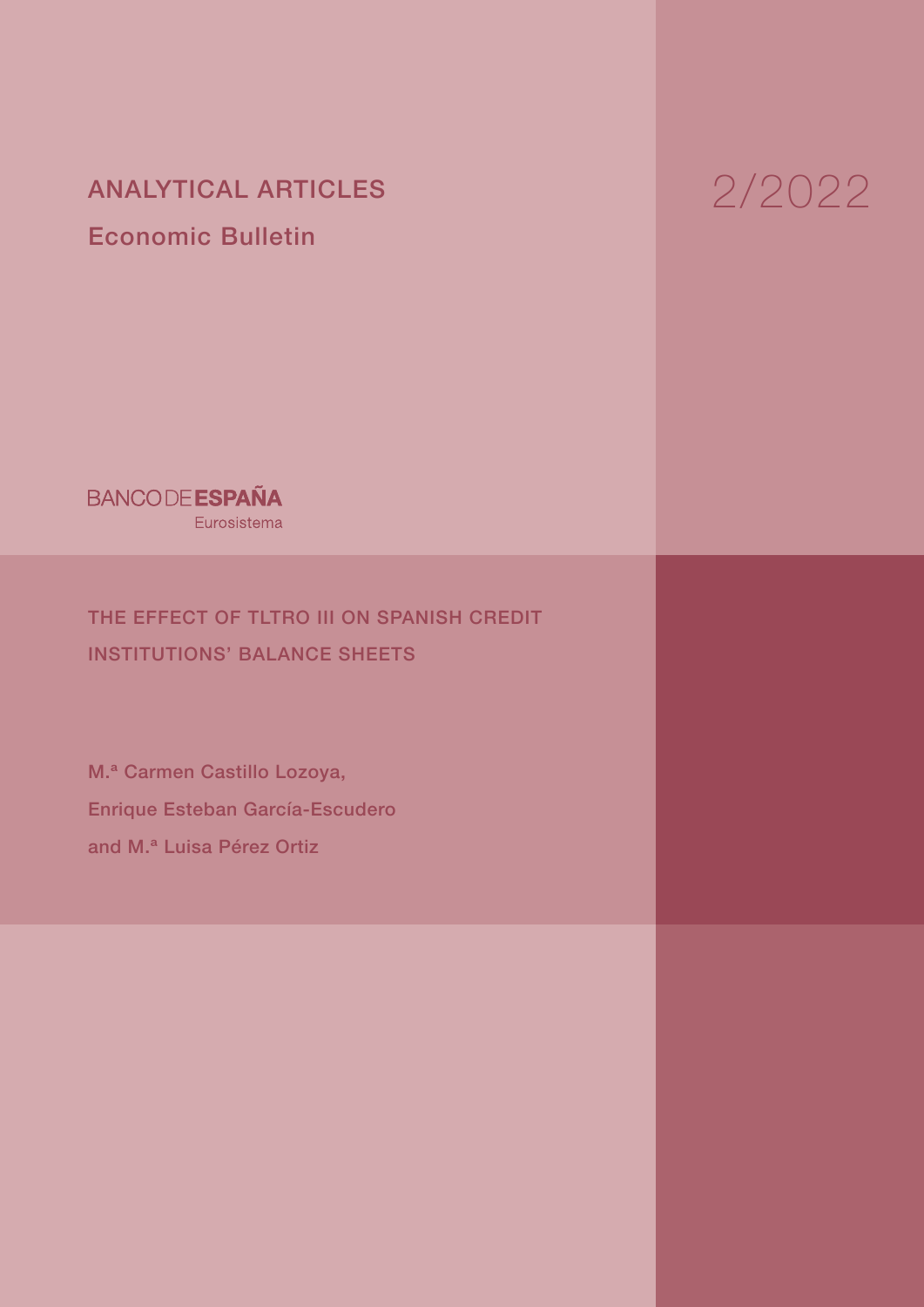#### ABSTRACT

With the onset of the COVID-19 crisis, the ECB's Governing Council modified the conditions of the TLTRO III, aiming to facilitate the flow of bank credit to the real economy. The new conditions encouraged an unprecedented level of take-up of the Eurosystem's refinancing operations by credit institutions. In the case of Spain, all participating banks met the eligible net lending target (that is, loans to non-financial corporations and households, except loans to households for house purchases) established for the period March 2020 to March 2021. To ascertain the impact on banks' balance sheets of this huge liquidity injection via TLTRO III, this article identifies four strategies – lending, holding reserves at the Banco de España, purchase of government debt and substitution for market funding – that banks could implement after applying for TLTRO III funding. The conclusion drawn is that there is a significant relationship between participation in TLTRO III and eligible lending and reserve holding strategies.

Keywords: monetary policy, ECB, Eurosystem, TLTROs, COVID-19 crisis, Spanish banking system, bank lending, surplus liquidity.

JEL classification: E51, E52, E58.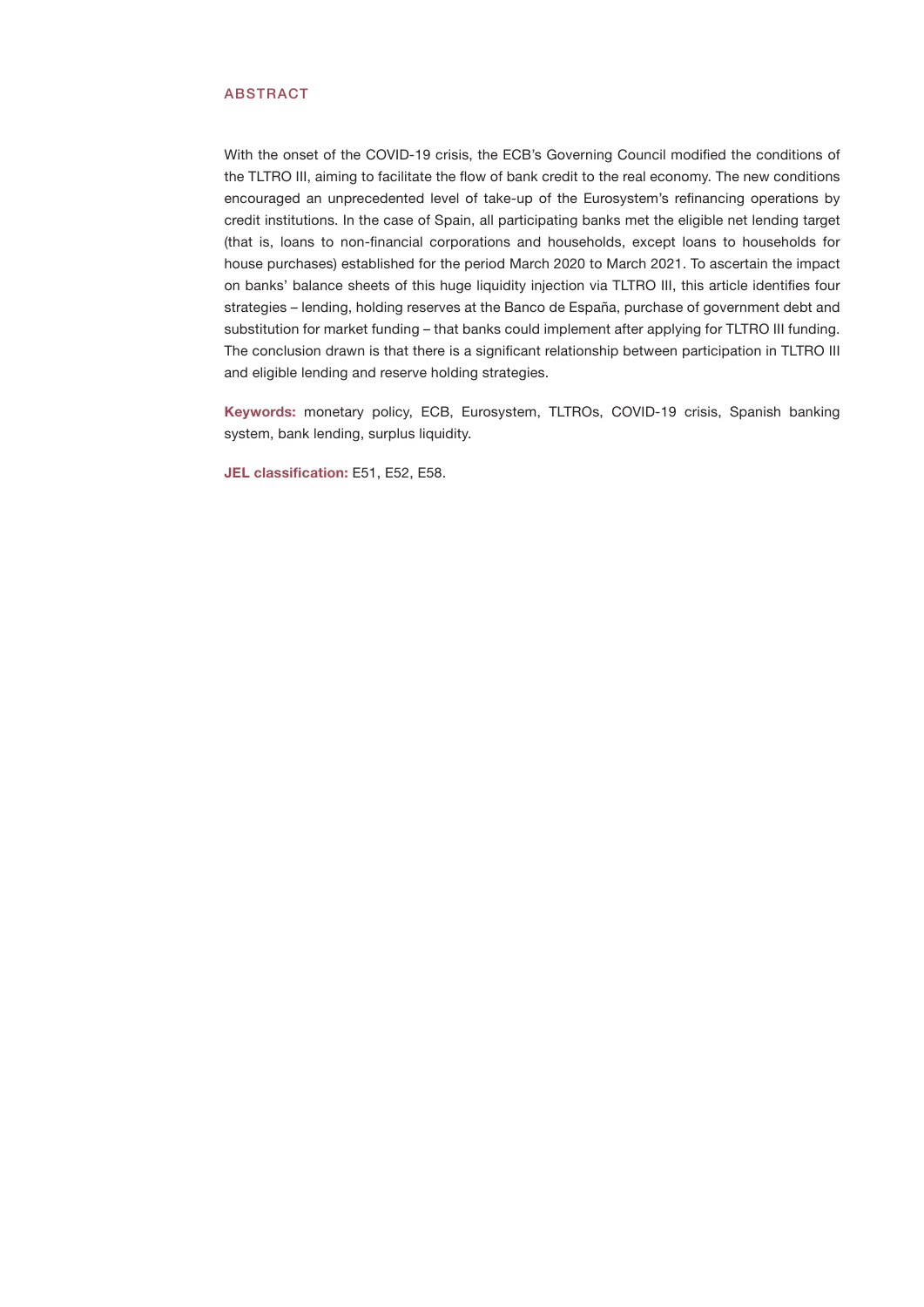The authors of this article are M.ª Carmen Castillo Lozoya, Enrique Esteban García-Escudero and M.ª Luisa Pérez Ortiz of the Directorate General Operations, Markets and Payment Systems.<sup>1</sup>

## Introduction

Targeted longer-term refinancing operations (TLTROs) are long-term loans that the Eurosystem offers banks at a favourable cost to enable them to continue or increase their bank lending to euro area non-financial corporations and households. To achieve this aim, TLTROs are conditional, that is, participating banks only obtain this favourable cost if they increase their volume of eligible net lending (i.e. loans to nonfinancial corporations and households, except loans to households for house purchases) over certain previously established levels.<sup>2</sup>

With the onset of the COVID-19 pandemic in Europe in March 2020, the Eurosystem faced a crisis which, being exogenous to the previous economic–financial situation and owing to the huge uncertainty it generated, was not comparable with any previous ones. There was no easy answer to the questions as to the possible course of the pandemic, the duration of the lockdown measures or the severity of the impact of the crisis on economic growth worldwide. As the situation worsened, the need arose to guarantee the supply of liquidity to agents in the real economy (non-financial corporations and households), and TLTROs were deemed to be the monetary policy instrument that specifically fulfilled that objective.

However, one singular characteristic of this crisis was that the euro area banking sector was enjoying good health, underpinned by highly favourable market funding conditions, against a backdrop of abundant liquidity. In consequence, in order to transform TLTRO III (which had been designed pre-pandemic as a prolongation of previous programmes) into refinancing operations that would prove sufficiently attractive to the banking sector<sup>3</sup> in this new setting, some of its parameters had to be recalibrated, $4$  to ensure a high level of take-up that would make it an efficient instrument to support the flow of credit to the real economy.

<sup>1</sup> The authors are grateful for the comments received from Juan Ayuso Huertas, Ricardo Gimeno Nogués, Emiliano González Mota, Pablo Lago Perezagua, Covadonga Martín Alonso, Sergio Mayordomo Martín, Elena Rodríguez de Codes Elorriaga and Carlos Thomas Borao.

<sup>2</sup> For more information on TLTROs, see the [ECB website.](https://www.ecb.europa.eu/ecb/educational/explainers/tell-me/html/tltro.en.html) 

<sup>3</sup> Other new operations, such as the PELTROs and LTRO-bridge operations, were also launched but they are not considered here owing to their small size compared with TLTRO III.

<sup>4</sup> See ECB press releases of [12 March 2020](https://www.ecb.europa.eu/press/pr/date/2020/html/ecb.pr200312_1~39db50b717.en.html), [30 April 2020](https://www.ecb.europa.eu/press/pr/date/2020/html/ecb.pr200430~fa46f38486.en.html) and [10 December 2020.](https://www.ecb.europa.eu/press/pr/date/2020/html/ecb.pr201210_1~e8e95af01c.en.html)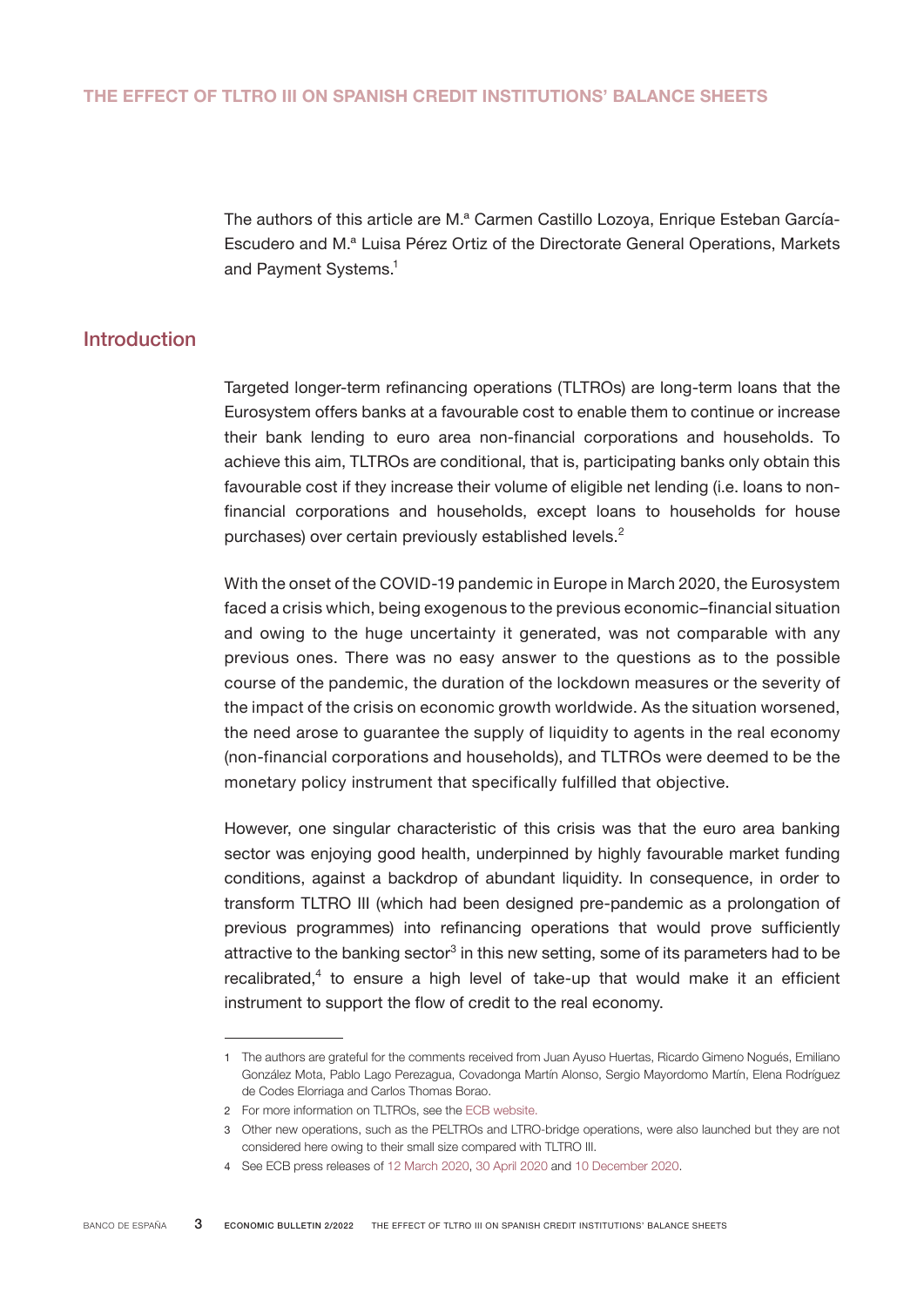The key change made to attract banks was the enhanced cost of the refinancing operations, enabling participating banks to obtain funding at an interest rate of -1%,<sup>5</sup> that is, 50 basis points (bp) below the deposit facility (DF) rate at that time. Never before had a funding rate been below the DF rate<sup>6</sup>. This has enabled participating banks to obtain funds at a lower interest rate than that paid on their excess reserves<sup>7</sup> (understood as the liquidity that Eurosystem credit institutions hold in their accounts at their central banks, in the case of Spanish banks, at the Banco de España), provided they meet their eligible net lending targets. In addition, to encourage greater take-up, the total limit that each participating bank could apply for was almost doubled<sup>8</sup> and the collateral framework was temporarily eased.<sup>9</sup> Given the favourable conditions, no possible stigma could be associated with a bank's participation in this type of operations, and there was an unprecedented level of participation in the June 2020 and following Eurosystem TLTRO III operations.

This high take-up has had significant effects on the balance sheets of the participating credit institutions, which this article aims to analyse.<sup>10</sup> For this purpose, the relationship between TLTRO III funding and other possible funding strategies available to banks has been studied, using data taken from several Eurosystem internal sources, over the period running from 28 February 2020 to 31 March 2021.<sup>11</sup> The Spanish banks included in the sample account for 99.9% of the total increase in the amount of TLTRO funding in Spain over that period.

Following this introduction, the article is structured as follows. In the next section the possible effects of TLTRO III on banks' balance sheets are identified, analysing the balance sheets at the aggregate level for Spanish banks. There follows a study of each of the strategies identified, using individual balance sheet data. A regression analysis is then performed to ascertain the relationship between the increases in TLTRO III and the changes observed in other balance sheet items. This is followed, lastly, by the conclusions drawn.

## Effects identified on participating banks' balance sheets

As Figure 1 shows, the initial impact of TLTRO III take-up is an expansion of the bank's balance sheet, with the entry of the funding requested from the Eurosystem

<sup>5</sup> Over one or two years, according to the level of eligible net lending. For more details, see [ECB/2019/21.](https://eur-lex.europa.eu/legal-content/EN/TXT/PDF/?uri=CELEX:02019D0021(01)-20210508&qid=1598879694432&from=EN)

<sup>6</sup> In Schnabel (2020), the author explained this new relationship between interest rates, saying that the introduction of a "dual rate" system, where the pricing of TLTROs deviates from the ECB's key policy rate, was the real TLTRO III revolution.

<sup>7</sup> In the present negative interest rate environment this is -0.50%, which means that holding liquidity or reserves in current accounts at central banks entails a cost for credit institutions.

<sup>8</sup> From 30% to 50% of eligible loans i[n March 2020](https://www.ecb.europa.eu/press/pr/date/2020/html/ecb.pr200312_1~39db50b717.en.html) and to 55% in [December 2020.](https://www.ecb.europa.eu/press/pr/date/2020/html/ecb.pr201210_1~e8e95af01c.en.html)

<sup>9</sup> For more information in this respect, see [Escolar and Yribarren \(2021\)](https://www.bde.es/f/webbde/SES/Secciones/Publicaciones/PublicacionesSeriadas/DocumentosOcasionales/21/Files/do2128e.pdf).

<sup>10</sup> Other factors affecting other balance sheet items during the observation period include the ECB's purchase programmes (APP and PEPP), the public guarantee schemes, the significant increase in government debt issuance and the sharp growth in deposits against a highly uncertain backdrop. These factors are, however, beyond the scope of this article.

<sup>11</sup> This period coincides with the TLTRO III special reference period. For more details, see [ECB/2019/21.](https://eur-lex.europa.eu/legal-content/EN/TXT/PDF/?uri=CELEX:02019D0021(01)-20210508&qid=1598879694432&from=EN)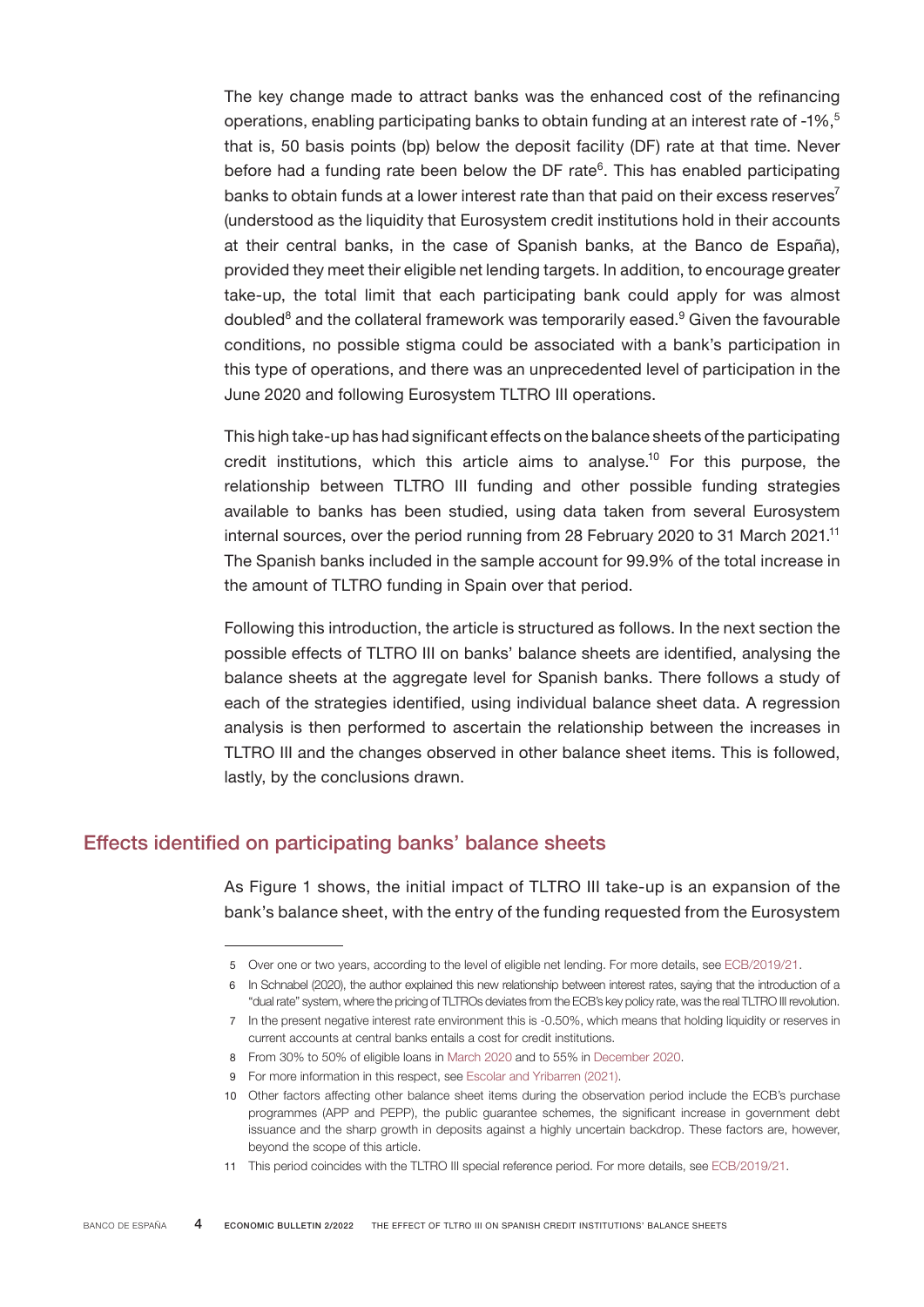#### IMPACT OF TLTRO III TAKE-UP ON A CREDIT INSTITUTION'S BALANCE SHEET (a) Figure 1

The immediate impact of receipt of TLTRO III funding is that the bank's balance sheet expands: the loan obtained appears on the liabilities side and the funds held as reserves at the central bank (CB) on the assets side. Subsequently, the different effects depend on the strategies adopted by the bank: 1) lending; 2) holding reserves at the CB; 3) purchase of government debt; and 4) substitution for market funding.



SOURCE: Banco de España.

a Representing these effects on stylised balance sheets is a simplification, but it permits greater compression.

on the liabilities side and, in consequence, an increase in reserves held at the central bank on the assets side. Subsequently, the bank must decide how to use its new balance sheet position. For this study, four possible strategies<sup>12</sup> were identified:

<sup>12</sup> For purposes of compression, the four strategies are presented separately, but they are not mutually exclusive, i.e. a bank may choose to use them all at once. In addition, there may be other strategies not identified in this article.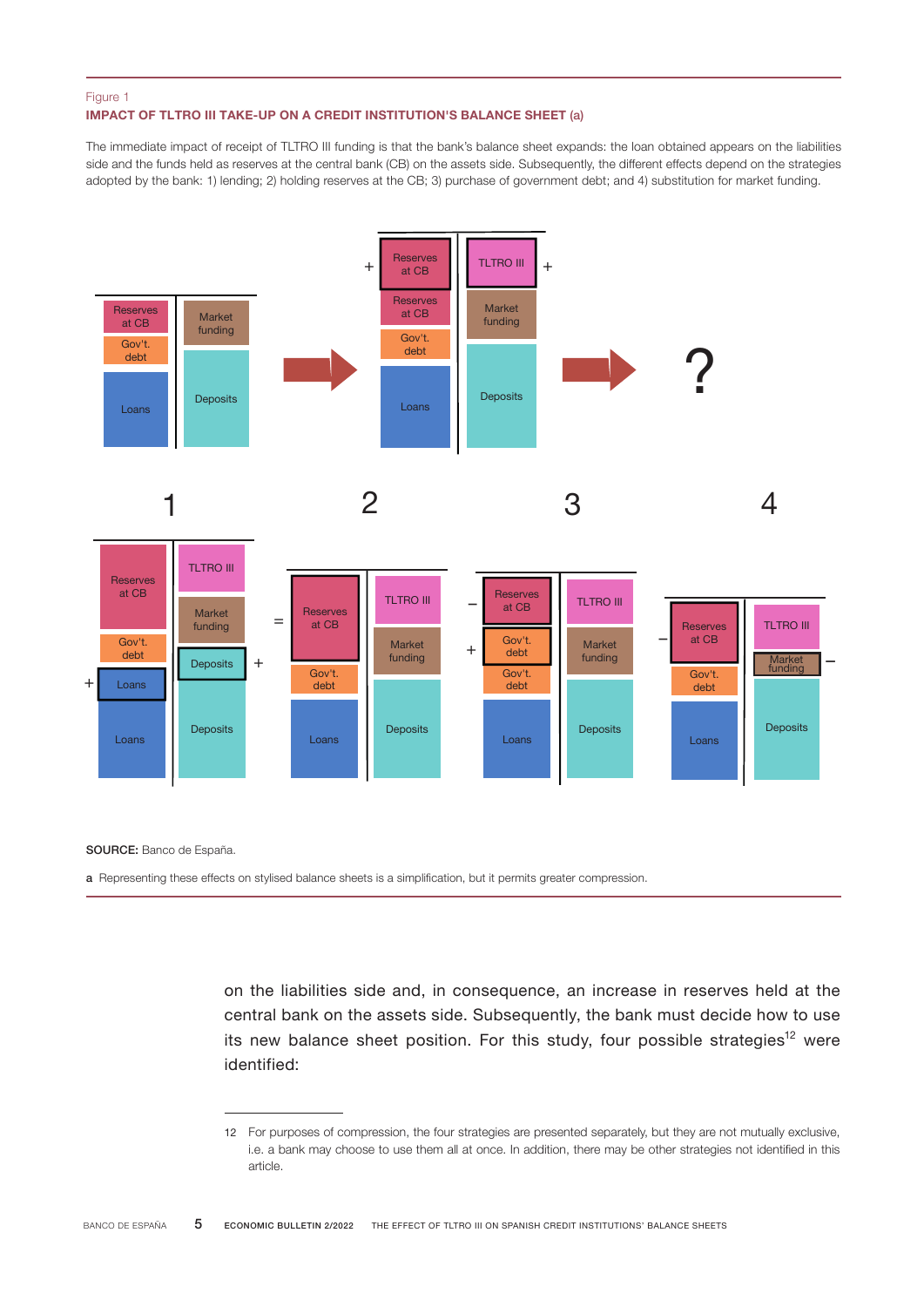- 1 *Lending.* This is the main aim of TLTRO III and is essential in order to obtain the most favourable interest rate.<sup>13</sup> The initial impact on the balance sheet is greater expansion, as it increases the  $\log_{10}$  on the assets side, and also the deposits on the liabilities side when the loan is paid into the customer's current account. Subsequently, if the deposit were transferred to a different bank, the reserves would be reduced by the same amount, offsetting the initial growth.
- 2 *Holding reserves at the central bank.* This strategy consists in not using the liquidity obtained from the TLTROs but in holding it in the bank's account at its central bank. Accordingly, there is no impact on the balance sheet. It is an especially interesting strategy once the bank has met its lending target, since the interest rate on funds obtained through TLTRO III is 50 bp lower than the DF rate which remunerates reserves held at the central bank. In other words, if the amount applied for under TLTRO III was held as reserves, the bank would obtain a positive spread of 50  $bp^{15}$  on that amount.
- 3 *Purchase of government debt.* The bank could seek a higher yield on its reserves – without increasing its capital charge by virtue of its risk profile<sup>16</sup> – by investing in euro area government debt, provided this offers a higher yield than the DF rate. In this case balance sheet size remains unchanged, with just a redistribution between asset items, with a decrease in reserves and an increase in government debt holdings.
- 4 *Substitution for market funding.* Another way for banks to obtain yield on their TLTRO III funding, taking advantage of the favourable conditions, is to use it as a substitute for part of their market funding, either by early repaying that funding or by not issuing new debt. This strategy will shrink the balance sheet, reducing not only reserves on the assets side but also market funding on the liabilities side when that funding is repaid. If the bank were to decide not to issue new debt, any debt not renewed at maturity would have the same impact on the balance sheet, although more gradually over time.

Following this conceptual explanation of the possible effects on the individual balance sheets of participating banks, and as an initial general overview, the effects on the aggregated balance sheets of Spanish credit institutions are analysed (see

<sup>13</sup> Obtaining the favourable interest rate will make the other decisions more attractive from the bank's standpoint.

<sup>14</sup> Importantly, for loans to be granted, it is not essential to have previously obtained TLTRO III funding. For more information in this respect, see [McLeay, Radia and Thomas \(2014\)](https://www.bankofengland.co.uk/-/media/boe/files/quarterly-bulletin/2014/money-creation-in-the-modern-economy.pdf?la=en&hash=9A8788FD44A62D8BB927123544205CE476E01654).

<sup>15</sup> Over one or two years, according to the level of eligible net lending.

<sup>16</sup> From a supervisory standpoint [\(CRR\)](https://www.eba.europa.eu/regulation-and-policy/single-rulebook/interactive-single-rulebook/504), euro area government debt is considered zero risk, i.e. as with reserves, there is no capital charge.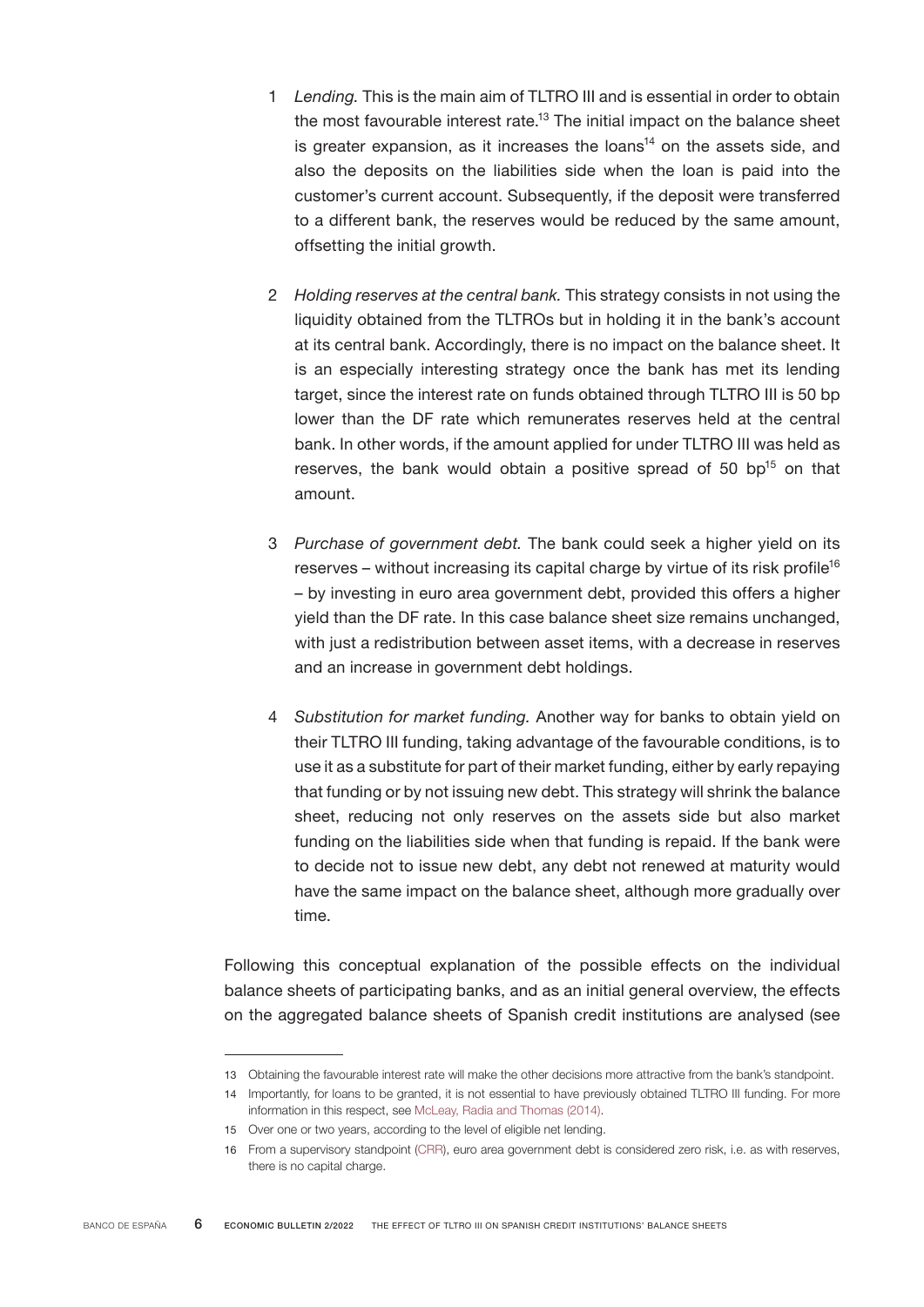## AGGREGATED BALANCE SHEET OF SPANISH CREDIT INSTITUTIONS Chart 1

Over the period analysed, Eurosystem funding increased substantially (owing to TLTRO III), while reserves grew even more so (as a result of TLTRO III and the asset purchase programmes). Loans and government debt holdings also rose, while market funding declined slightly.



SOURCES: BSI (ECB SDW) and Banco de España calculations.

a The liabilities side shows significant growth in deposits, but this is considered to be more related to the uncertainty owing to the crisis and, therefore, lies beyond the scope of this article.

> Chart 1). Over the period analysed, European Central Bank (ECB) funding, obtained almost exclusively through TLTRO III, grew significantly (by €160 billion), and reserves even more so (by €172 billion).<sup>17</sup> Loans and government debt holdings also increased (by €51 billion and €70 billion, respectively). Lastly, market funding declined slightly (by  $€9$  billion).<sup>18</sup>

# Individual analysis of each of the strategies identified

The above analysis drawing on aggregate data may mean that important information is lost owing to offsetting effects<sup>19</sup> between banks. To overcome this limitation, a more granular analysis is made below, studying each of the strategies identified with data taken from the individual balance sheets of each of the participating banks.

<sup>17</sup> In addition to the liquidity injected through the TLTROs, over the period analysed liquidity also increased as a result of the ECB's two asset purchase programmes (APP and PEPP).

<sup>18</sup> Deposits also increased on the liabilities side, but this is considered to be more as a result of the high level of uncertainty owing to the crisis and, therefore, is not analysed here.

<sup>19</sup> In the aggregated balance sheet of Spanish banks, some banks could increase one item, while others could reduce it, thus offsetting the changes and showing a neutral impact.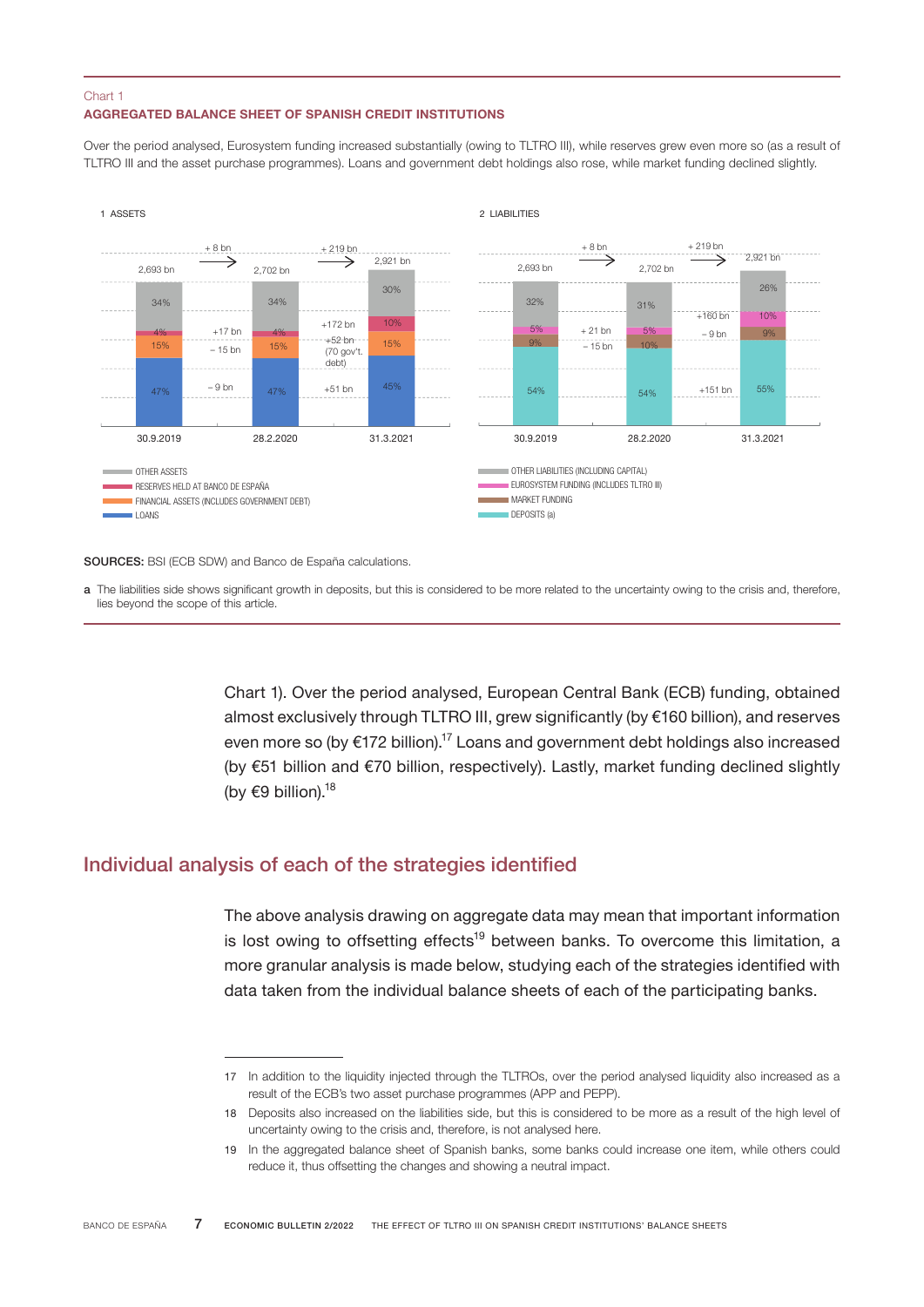## LENDING GROWTH (a) Chart 2

Over the period analysed the amount of loans grew, as all participating Spanish banks increased their lending, thus complying with the aim of TLTRO III.



SOURCES: IBSI (ECB SDW), statistical data submitted by TLTRO III participating banks and Banco de España calculations.

a Spanish TLTRO III participating banks.

**b** The bars denote the growth at each participating bank, sorted in descending order.

## Lending

The aim of the TLTRO III is to continue or increase bank lending in two segments: loans to non-financial corporations and loans to households (excluding loans for house purchases). In 2019, the outstanding amount of eligible loans<sup>20</sup> granted by Spanish banks held relatively steady (see Chart 2.1), falling slightly in the period from September to November, but recovering firmly in December. In 2020, despite the uncertainty created by the pandemic, banks increased their eligible net lending, primarily in the period from March to June, after which point it held steady. During the period analysed, eligible loans grew by €66 billion, a growth rate almost ten times higher than that recorded during the previous period between April 2019 and end-February 2020.<sup>21</sup>

Over the period analysed, all Spanish banks, considered individually, saw the amount of their eligible loans grow comfortably above their eligible net lending target, $2^2$  with loan growth over 10% in most cases (see Chart 2.2). This growth, although observed in both segments, was steeper in the case of lending to non-financial corporations, in line

<sup>20</sup> Eligible loans are loans to non-financial corporations and households (including non-profit institutions serving households) resident in Member States whose currency is the euro, excluding loans to households for house purchases.

<sup>21</sup> Figures obtained directly from the statistical data sent by participating banks which show the changes in eligible loans between April 2019 and March 2021, distinguishing in this study between the pre-COVID-19 phase (1 April 2019 to 28 February 2020) and the COVID‑19 phase (1 March 2020 to 31 March 2021).

<sup>22</sup> For more information, see [ECB/2019/21](https://eur-lex.europa.eu/legal-content/EN/TXT/PDF/?uri=CELEX:02019D0021(01)-20210508&qid=1598879694432&from=EN) or specifically Q15 and Q16 under ["Interest and lending criteria"](https://www.ecb.europa.eu/mopo/implement/omo/tltro/html/tltro-qa.en.html).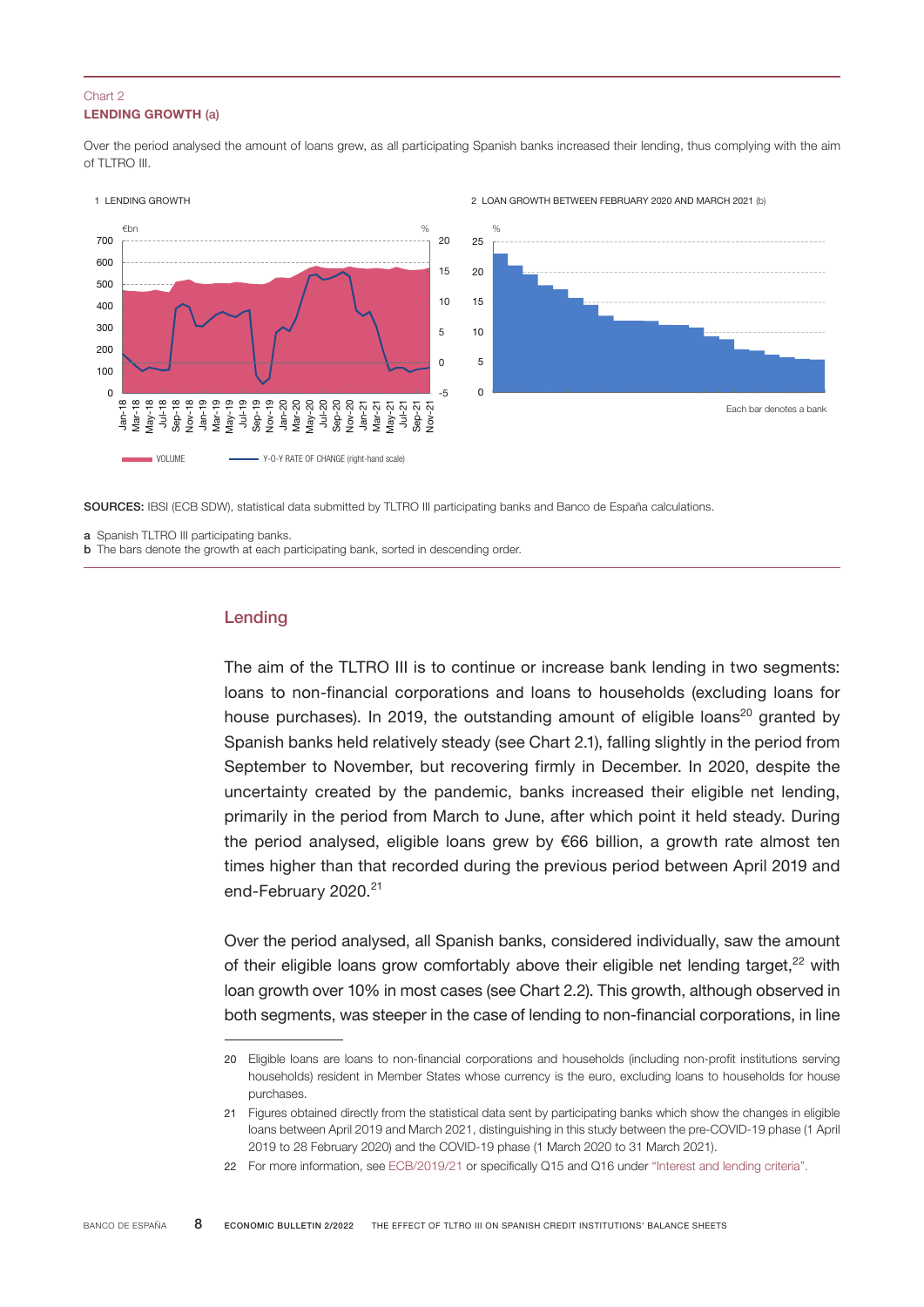## GROWTH OF RESERVES HELD AT THE BANCO DE ESPAÑA Chart 3

Reserves held by Spanish banks at the Banco de España have tripled since banks took up TLTRO III funding with the new conditions (June 2020). Over the period analysed, most participating banks more than doubled their reserves.



SOURCE: Banco de España.

a The data refer to all Spanish credit institutions.

**b** The bars denote the growth at each participating bank, sorted in descending order.

with the greater demand for liquidity at times of collapse in economic activity and peak pandemic-related uncertainty. It was also driven by the public guarantee schemes.<sup>23</sup>

### Holding reserves at the Banco de España

In 2019, the reserves held by Spanish banks at the Banco de España fluctuated around €100 billion. However, the volume of reserves has tripled since June 2020, when the first major increase was observed owing to TLTRO III.4, the first opportunity for participation with the new more favourable conditions following the recalibration announced in March 2020. Another, albeit smaller, increase was observed as a result of the TLTRO III.7 in March 2021, when the take-up limit was raised from 50% to 55% of eligible loans (see Chart 3.1).

More than half of the banks doubled their level of reserves, with some of the large banks recording the highest increase. Also, as Chart 3.2 shows and by way of exception, a minority of banks slightly reduced their reserves.

<sup>23</sup> See Royal Decree Laws [08/2020](https://www.boe.es/buscar/act.php?id=BOE-A-2020-3824) and [25/2020](https://www.boe.es/buscar/act.php?id=BOE-A-2020-7311) (both Spanish version only). The public guarantee schemes reinforced the aim of the TLTROs, supporting new lending to non-financial corporations and mitigating the associated risk assumed by banks.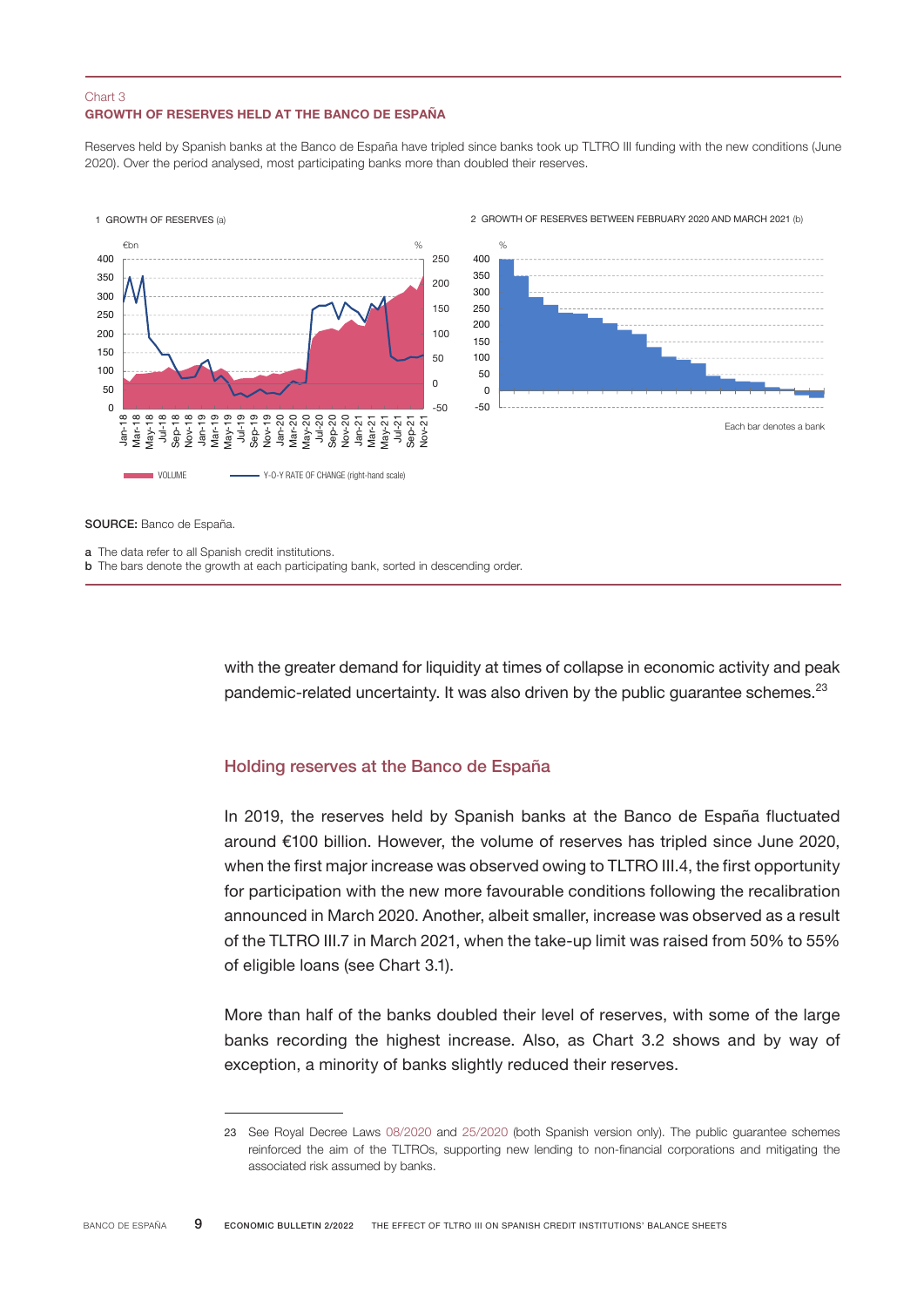## GROWTH OF GOVERNMENT DEBT HOLDINGS (a) Chart 4

Since the emergence of COVID-19, Spanish banks' government debt holdings have risen, growing by more than 25% at half of all banks.



SOURCES: IBSI (ECB SDW) and Banco de España calculations.

a Spanish TLTRO III participating banks.

**b** The bars denote the growth at each participating bank, sorted in descending order.

#### Purchase of government debt

In the run-up to the COVID-19 crisis, Spanish banks' government debt holdings tended to gradually decrease, as Eurosystem purchase programmes increased. But this trend reversed completely following the onset of the pandemic (see Chart 4.1), coinciding with sharp increases in government debt issuance in various countries.

As Chart 4.2 shows, at the individual level most banks' government debt portfolios have expanded, growing by more than 25% at half the banks analysed. The highest rate of growth was observed at the small and medium-sized banks, which is clearly related to their more traditional business model, based on lower-risk investments. However, the opposite case is also important, as around a quarter of TLTRO III participating banks saw a decrease in their government debt holdings.

## Substitution for market funding

In 2019, the aggregated balance sheet amount of debt issued continued to increase slightly, most likely as a result of the substitution of TLTRO II operations that were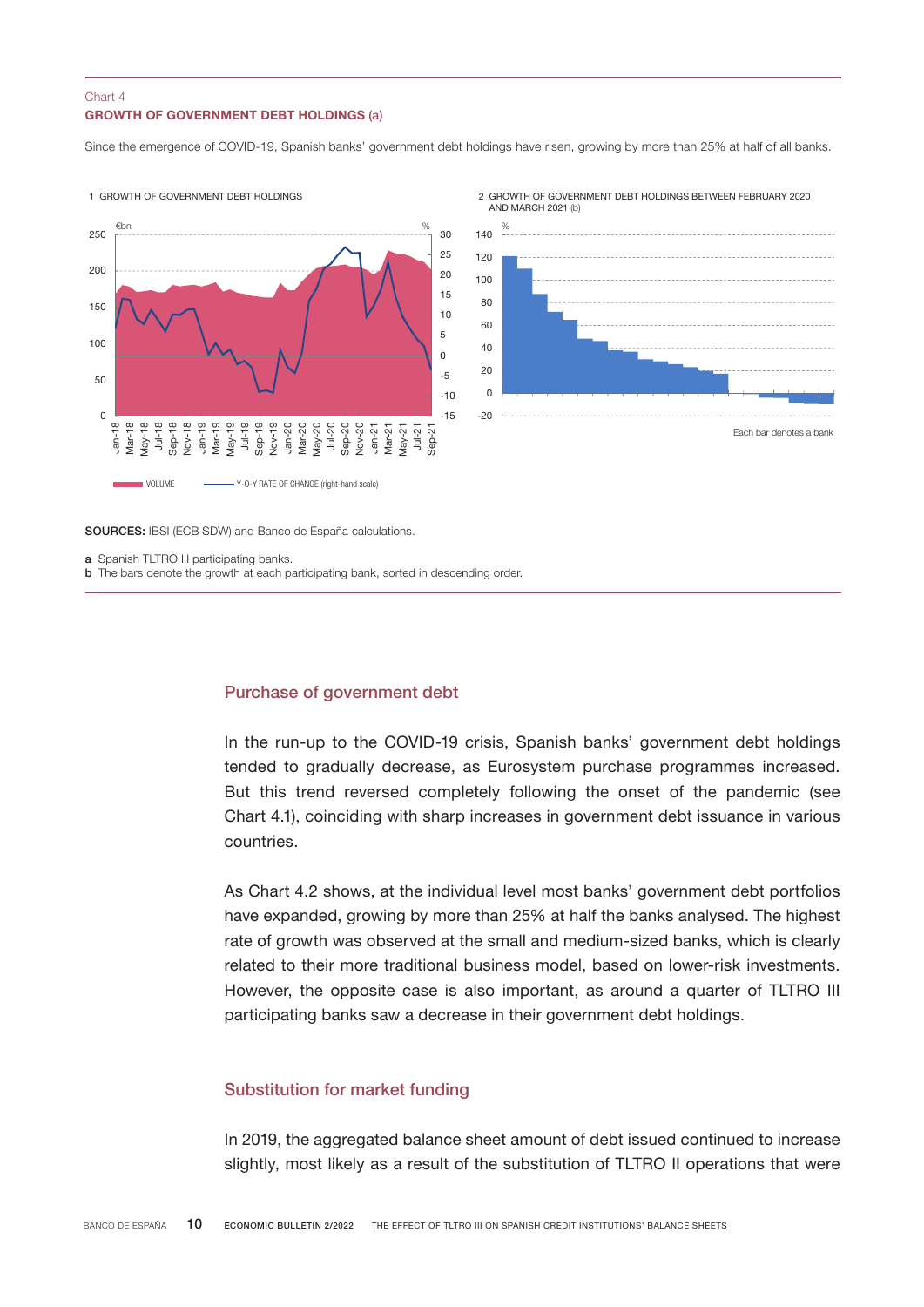## GROWTH OF OUTSTANDING AMOUNT OF DEBT ISSUANCE (a) Chart 5

Over the period analysed, the outstanding amount of debt issuance by Spanish banks declined, although somewhat unevenly across banks.



SOURCE: Banco de España.

a Spanish TLTRO III participating banks.

**b** The bars denote the growth at each participating bank, sorted in descending order.

being gradually repaid.<sup>24</sup> However, as from June 2020, when TLTRO III.4 was allotted, this pattern changed and the amount of debt issued began to decline up to yearend. This suggests a possible substitution effect, albeit with a minimum impact, in aggregate terms, for Spanish participating banks (see Chart 5.1).

A case-by-case analysis of the change in the balance sheet amount of debt issued confirms that some banks have reduced that amount, although the picture is quite uneven across banks (see Chart 5.2). Factors such as compliance with regulatory ratios (MREL and TLAC<sup>25</sup>) or the importance of maintaining a market presence, to ensure stable and continuing relationships with investors, may have affected issuance levels.

## Relationship between TLTRO III take-up and the strategies identified

This section examines whether the level of TLTRO III take-up is determinant to explain which, if any, of the four strategies identified a bank decides to use. For this

<sup>24</sup> In June 2016 the ECB launched TLTRO II, a series of four operations to be conducted once a quarter, each with a maturity of four years. Banks were able to early repay the amounts allotted as from June 2019.

<sup>25</sup> The MREL ratio is the minimum requirement for own funds and eligible liabilities. The TLAC ratio is the total lossabsorbing capacity. Both requirements aim to ensure that banks have sufficient capacity to absorb losses.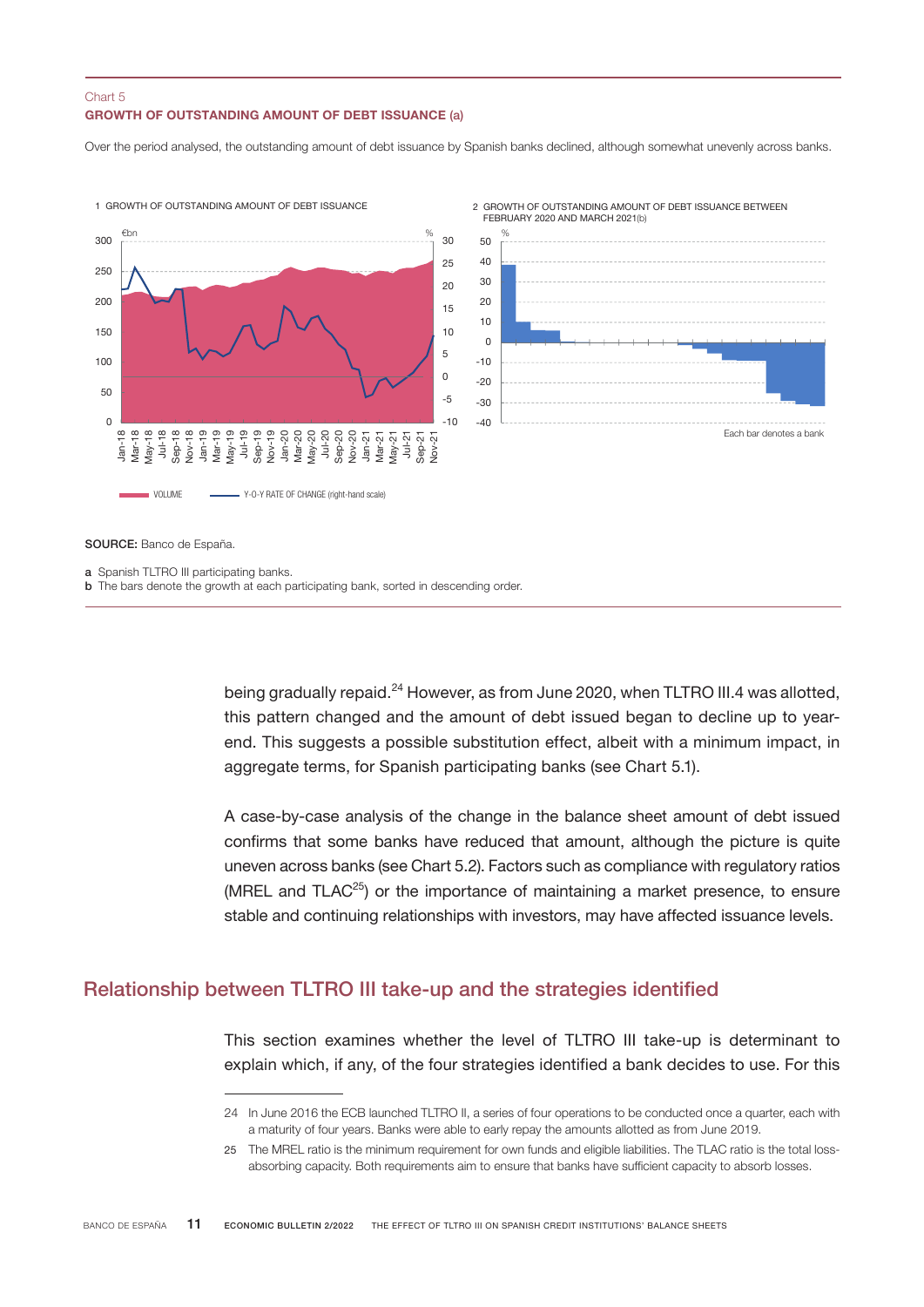### DISTRIBUTION OF USE OF EACH STRATEGY (a) (b) Chart 6

Lending is the only strategy that has been used by all the banks analysed (there are none in the <0% use tranche). Moreover, around 30% have increased their reserves held at the Banco de España by more than the growth in their TLTRO funding. Meanwhile, 32% have not increased their government debt holdings and the majority have not used TLTRO funding as a substitute for market funding.









4 SUBSTITUTION FOR MARKET FUNDING



SOURCES: IBSI (ECB SDW), statistical data submitted by TLTRO III participating banks and Banco de España calculations.

- a The change in each balance sheet item is calculated for each bank, divided by the increase in TLTRO III take-up (x-axis). Thus, a higher percentage denotes greater use of that alternative according to TLTRO take-up, whereas a negative percentage indicates that the bank has not used that strategy. The y-axis shows the percentage of banks included in each interval.
- b To eliminate the size effect and, at the same time, relativise the change in each strategy according to the level of TLTRO take-up, the formula used is: Change in balance sheet amount (31mar21-28feb20) ⁄ Change in TLTRO take-up (31mar21-28feb20). For the substitution effect, a negative sign is added at the beginning of the formula, thus: - Change in balance sheet amount (31mar21-28feb20) ⁄ Change in TLTRO take-up (31mar21-28feb20). Hence, for each balance sheet strategy, a negative percentage denotes that the strategy analysed was not used by the bank.

purpose, as a general approximation, the distribution of the use of each strategy is first analysed, relating it to the level of TLTRO III take-up<sup>26</sup> (see Chart 6).

<sup>26</sup> To eliminate the size effect and, at the same time, relativise the change in each strategy according to the level of TLTRO take-up, the formula used is Change in balance sheet amount (31mar21-28feb20) ⁄ Change in TLTRO take-up (31mar21-28feb20). For the substitution effect, a negative sign is added at the beginning of the formula, thus: - Change in balance sheet amount (31mar21-28feb20) ⁄ Change in TLTRO take-up (31mar21-28feb20). Hence, for each balance sheet strategy, a negative percentage denotes that the strategy analysed was not used by the bank.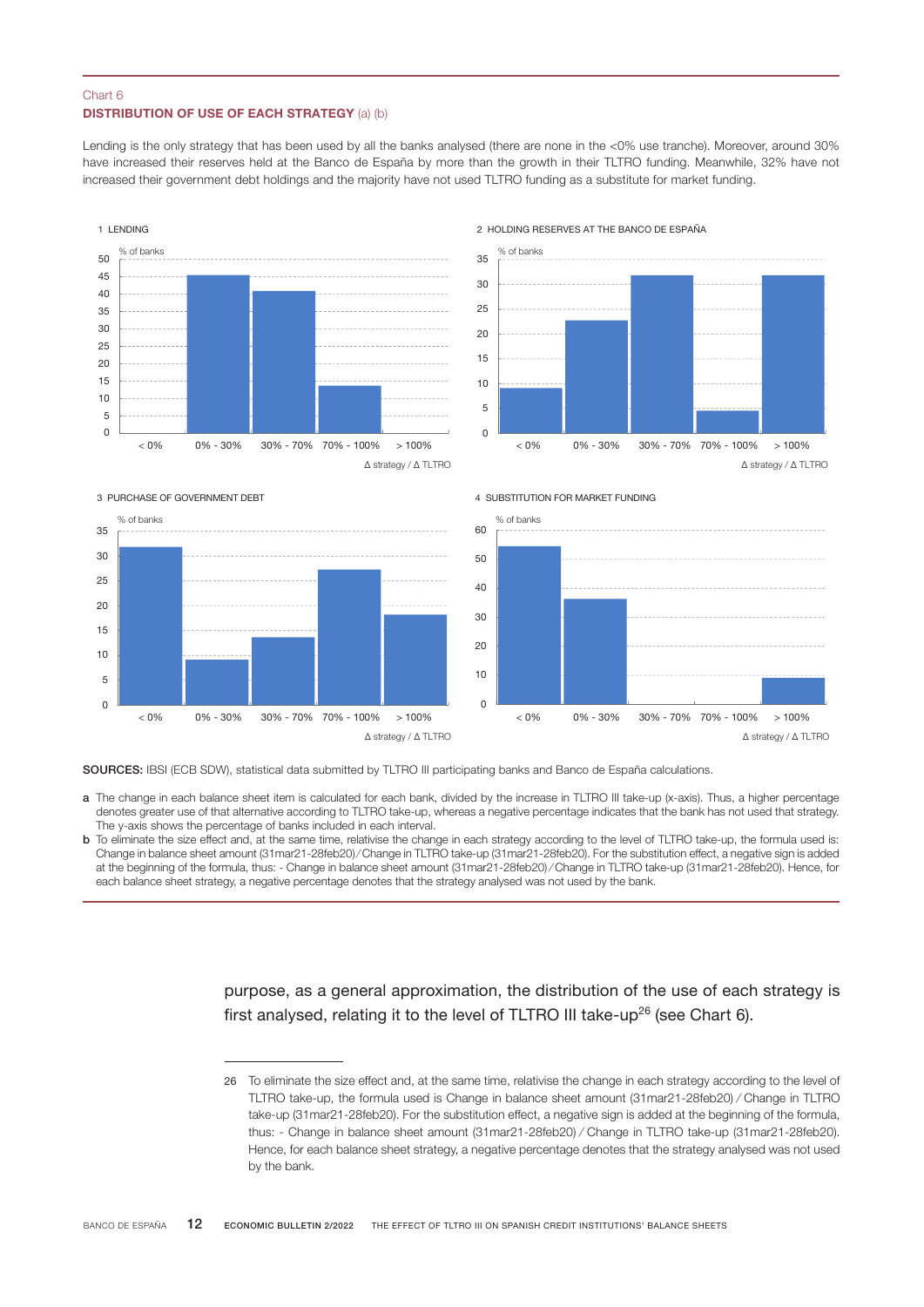The histograms show that lending is the only strategy that has been used by all Spanish banks, as they all lie within the intervals over 0%.<sup>27</sup> Moreover, only 9% of banks have maintained or lowered their level of reserves, while 32% have increased their reserves by even more than the increase in their TLTRO funding. At the other extreme, in the case of the two least used strategies, 55% of banks have not used their TLTRO funding as a substitute for market funding and 32% have not increased their government debt holdings.

Secondly, the relationship between TLTRO III take-up and each of the four strategies was analysed using a simple linear regression. For this purpose, four regression analyses were made. In each, the respective strategy was taken as the dependent variable and TLTRO III participation as the explanatory variable.<sup>28</sup> both taken as changes. Accordingly, the models analysed are as follows:

- (i) Lending =  $b_0 + b_1$  TLTRO +  $u_p$
- (ii) Holding reserves =  $b_0 + b_1$  TLTRO+ u<sub>r</sub>
- (iii) Purchase of government debt =  $b_0 + b_1$  TLTRO + u<sub>d</sub>
- (iv) Substitution for market funding =  $b_0 + b_1$  TLTRO +  $u_f$

Ahead of the regression analysis, the relationships studied can be represented using dispersion charts, to provide a preliminary picture (see Chart 7). Accordingly, the trendline indicates the clear positive relationship between the TLTROs, on the one hand, and lending and holding reserves, on the other. In the case of purchase of government debt, the trendline is virtually flat, indicating that in this case the relationship, if any, is minimum. The substitution for market funding trendline is slightly positive, when the existence of a hypothetical significant substitution effect should be reflected by a clearly negative trendline; this suggests, therefore, that there is no relationship between the two.

Although these dispersion charts help form an initial idea of the degree to which the TLTROs may have influenced each strategy, the method deemed most appropriate to analyse these relationships is an individual significance test using the T-Student distribution for a confidence level of 90%, where the hypothesis to be tested for each of the four models (null hypothesis) is that the TLTROs have not had a significant impact on the respective strategy.<sup>29</sup>

<sup>27</sup> This is consistent with the fact that all participating Spanish banks have complied with the TLTRO III objective which is at least to hold their lending volume steady.

<sup>28</sup> Naturally there are other factors, in addition to TLTRO III take-up, that may also explain the use of each of the strategies, but they are not included in the analysis because they lie beyond the scope of this article.

<sup>29</sup> Rejection of the null hypothesis for a specific strategy indicates that the TLTROs have had a significant impact on that strategy.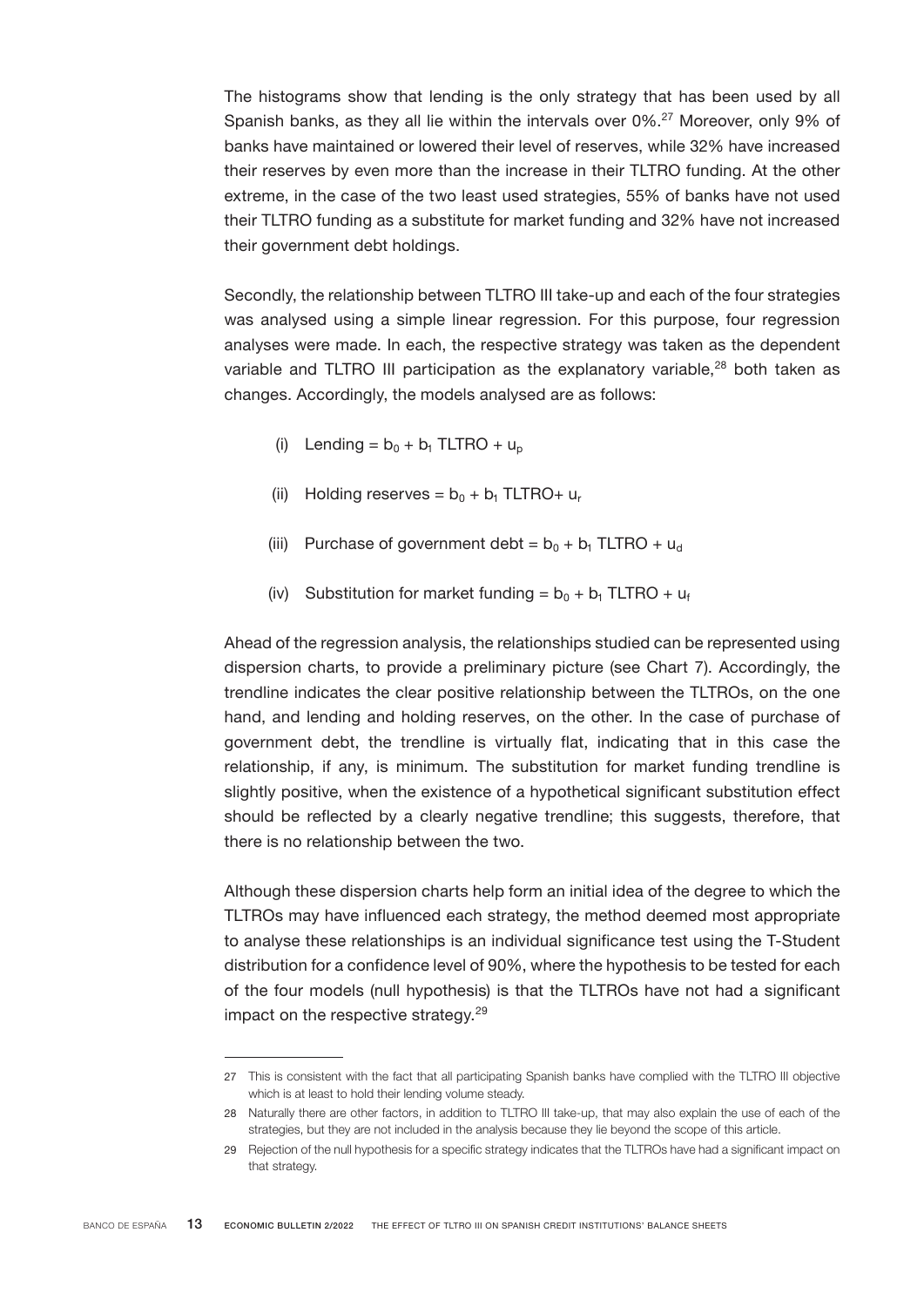#### RELATIONSHIP BETWEEN TLTRO III AND THE USE OF EACH STRATEGY (a) Chart 7

A positive relationship is observed between the TLTROs and the strategies involving lending and holding reserves at the Banco de España, suggesting a possible cause-effect relationship. The other two strategies – purchase of government debt and substitution for market funding – do not appear to be linked to participation in TLTRO III.



SOURCES: IBSI (ECB SDW), statistical data submitted by TLTRO III participating banks and Banco de España calculations.

a The x-axis depicts the relative change in TLTRO take-up and the y-axis the change in the item corresponding to each strategy. In both cases the changes are between 28 February 2020 and 31 March 2021, divided by the size of the balance sheet at 31 March 2021.

> The main results of the test, shown in Table 1, are consistent with the dispersion charts. According to the p-value, it is observed that the TLTROs had no significant impact on either the purchase of government debt or the levels of substitution for market funding, $30$  as both have quite high p-values. Conversely, the null hypothesis could be rejected for the other two strategies, slightly more robustly in the case of lending.

> Lastly, it is important to note that it was not possible to use non-participating banks as a control group, as they do not submit statistical information on lending (this

<sup>30</sup> The results of the test do not change significantly when the two outliers identified in the respective dispersion charts are excluded. These values correspond to two medium-sized banks which, having a medium-low level of TLTRO III take-up, have recorded a significantly higher reduction in their amount of debt compared with the other banks.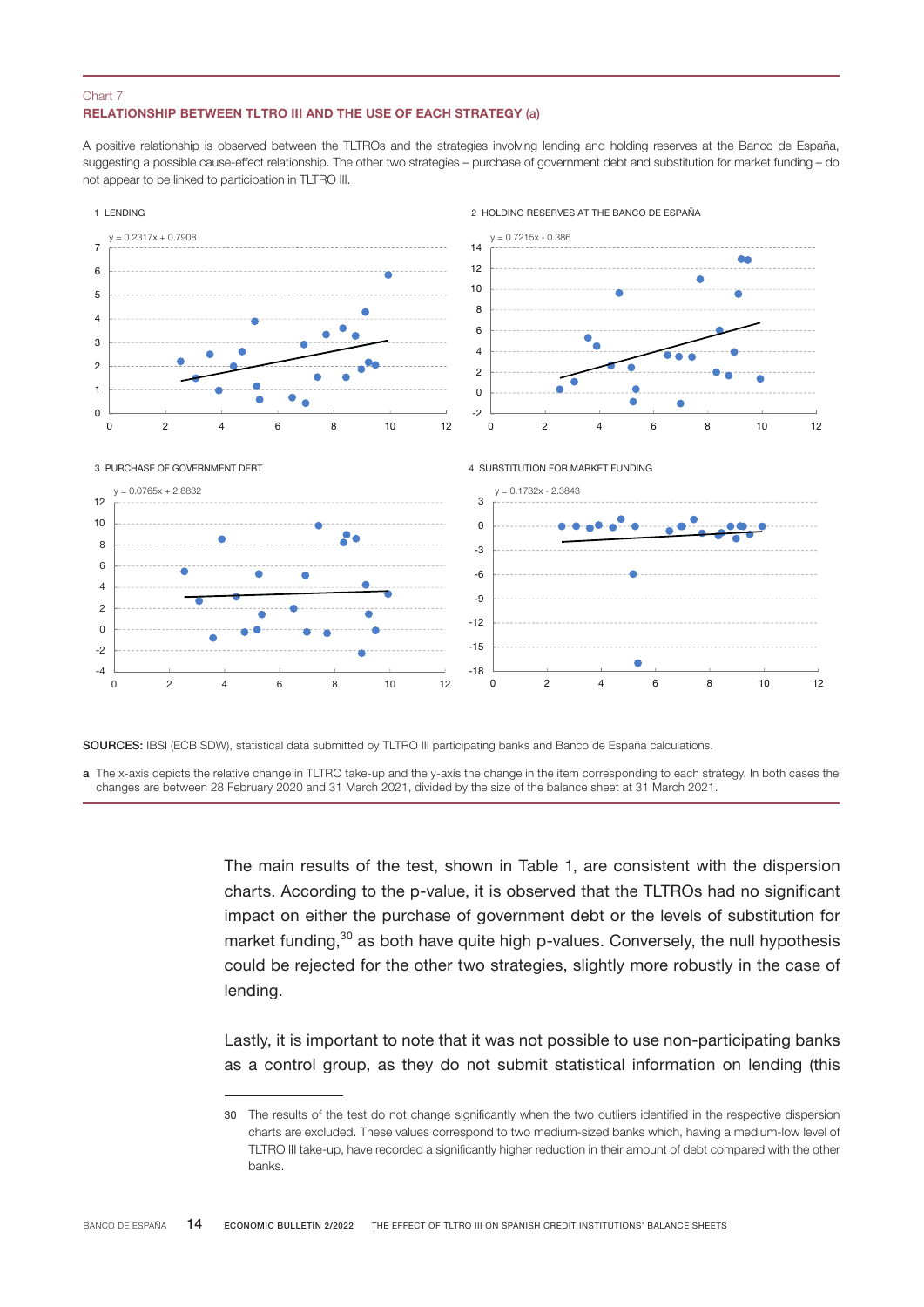#### RESULT OF SIGNIFICANCE TEST (a) Table 1

The test results show that TLTRO III could have had a significant impact on lending and holding of reserves at the central bank, while the levels of purchase of government debt and banks' debt issuance have not been significantly affected.

|                             | Coefficients | $p$ -valor (b) |
|-----------------------------|--------------|----------------|
| Lending                     | 0.232        | 6.73%          |
| Holding reserves            | 0.722        | 7.19%          |
| Purchase of government debt | 0.077        | 83.30%         |
| Substitution for funding    | 0.173        | 64.01%         |

SOURCE: Banco de España.

a The coefficient denotes the relationship curve, while the p-value measures the strength of the evidence for the null hypothesis, which could translate as the probability that TLTRO III is not a significant factor for the strategy in question.

b As it is a 90% confidence level test, only the probabilities (p-value) over 10% will be considered indicative of a significant impact of TLTRO III.

information is only required from participating banks). In consequence, the results as regards lending are not fully comparable, as total (not eligible) loan data on their balance sheets are the only approximation available. However, nor would this alternative have been sufficiently rigorous, since in the case of Spain there are very few banks that have not taken part in TLTRO III, and as they account for just 1% of the total aggregated balance sheet, they are not sufficiently representative to be considered a comparable group with the participating banks.

# Conclusions

This article aims to identify the effects of TLTRO III on Spanish participating banks' balance sheets. For this purpose, four possible strategies were identified (including lending to the real economy, which was the aim of the programme), and the use that banks made of the strategies, at both an aggregate and an individual level, was analysed. Lastly, to check whether TLTRO III take-up has had a genuinely significant impact on banks' behaviour, a simple linear regression analysis was performed for each of the four strategies.

It is important to note that this article focuses exclusively on the TLTROs, excluding some factors that may have influenced the changes observed, such as the ICO public guarantee scheme, which most certainly also affected lending to firms, and the Eurosystem's asset purchase programmes, which have also considerably boosted banking system reserves. In addition, it was not possible to use Spanish banks that have not participated in TLTRO III as a control group, since they are not sufficiently representative, neither by number of banks, nor by significance for the total Spanish banking sector.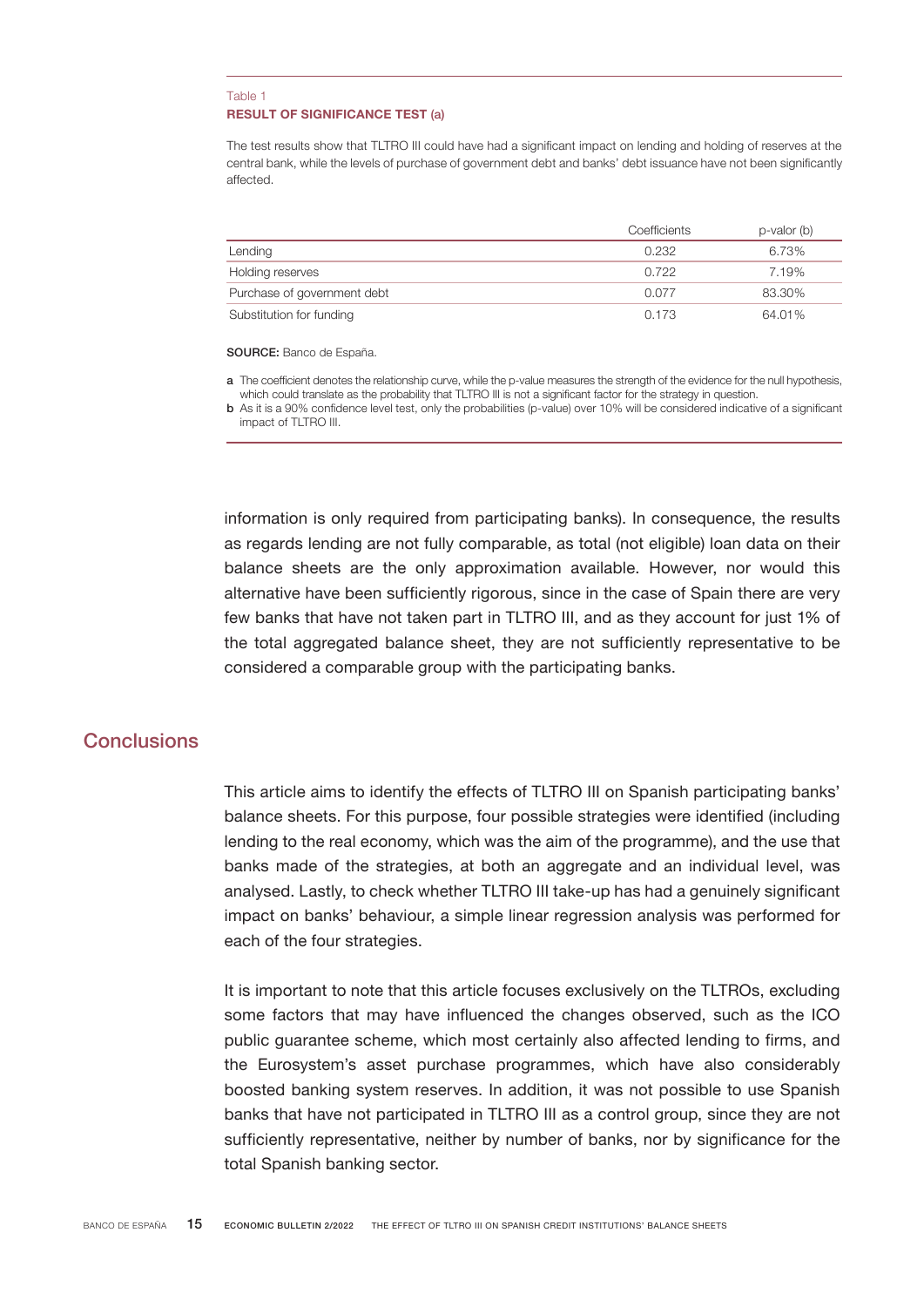As a result of the analyses performed, the following conclusions were drawn:

- 1 The TLTRO III have played a fundamental role in continuing lending by Spanish credit institutions. In the highly uncertain setting created by the pandemic, the recalibration of the TLTRO III sought to ensure that credit would continue to flow to the real economy. In the case of Spain, all participating banks complied with their eligible net lending target during the period analysed (from 28 February 2020 to 31 March 2021), and the vast majority even comfortably exceeded those objectives. Naturally, the public guarantee schemes have also fostered lending, as they reduce the credit risk assumed by banks.
- 2 The TLTRO III have also played a significant role in the strong growth of the reserves that Spanish credit institutions hold in their accounts at the Banco de España. In this case, however, there are other factors – specifically the ECB's asset purchase programmes – that have also had a direct impact on changes in surplus liquidity.
- 3 In general, the TLTRO III have not made a significant contribution to increasing government debt holdings or reducing the amount of debt issued by Spanish credit institutions. The increase in government debt holdings appears to be consistent with the strong public sector primary market issuance in response to the crisis. As for the slight decline in the amount of debt issued by banks, there are other factors that could have played a part, such as the strong growth in deposits or the higher cost of issuance following the emergence of COVID-19.

27.4.2022.